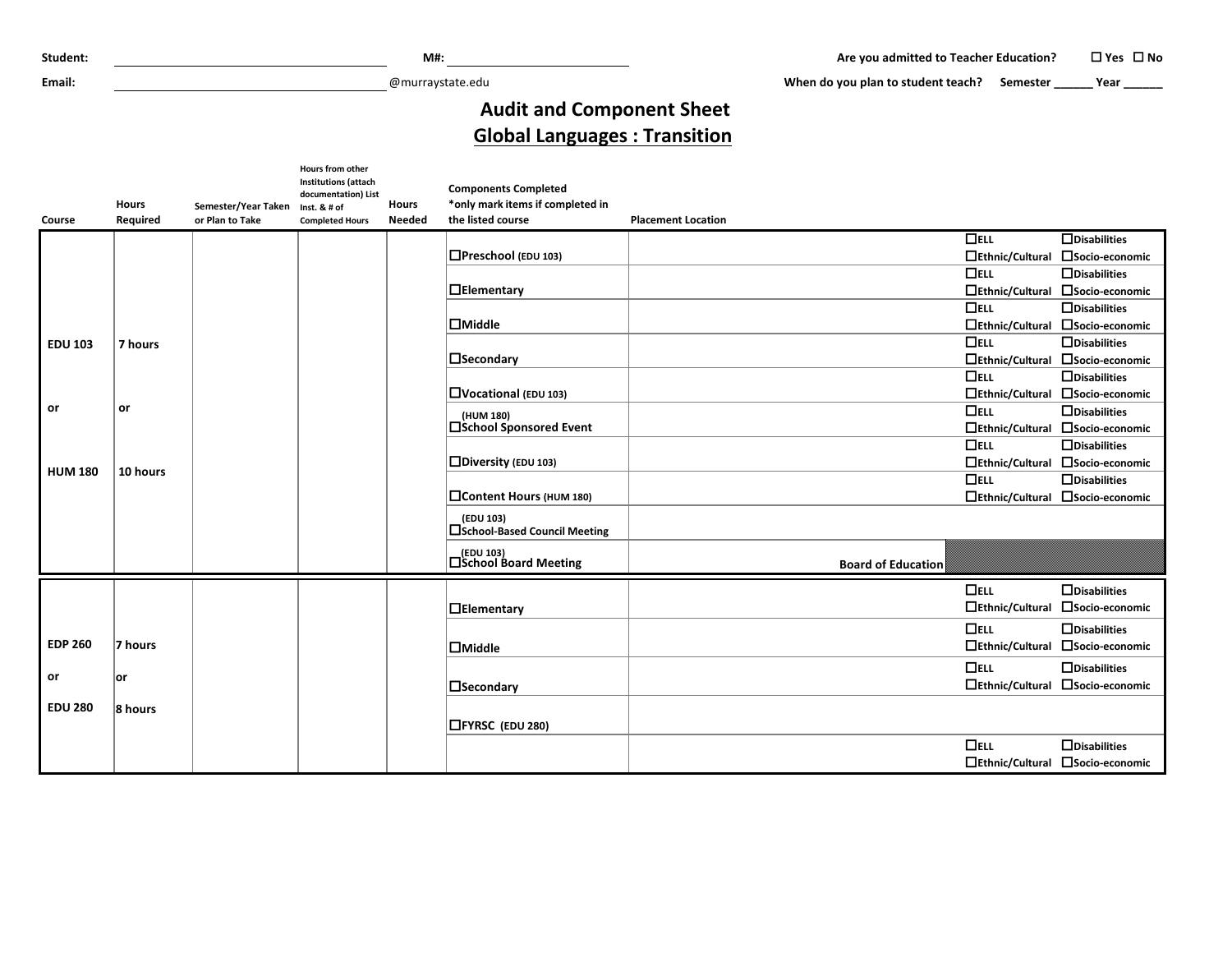| Course                                                     | <b>Hours</b><br>Required               | Semester/Year Taken Inst. & # of<br>or Plan to Take | Hours from other<br><b>Institutions (attach</b><br>documentation) List<br><b>Completed Hours</b> | <b>Hours</b><br><b>Needed</b> | <b>Components Completed</b><br>*only mark items if completed in<br>the listed course | <b>Placement Location</b>            |                                                         |  |  |  |
|------------------------------------------------------------|----------------------------------------|-----------------------------------------------------|--------------------------------------------------------------------------------------------------|-------------------------------|--------------------------------------------------------------------------------------|--------------------------------------|---------------------------------------------------------|--|--|--|
| <b>EDU 303</b>                                             | 6 hours                                |                                                     |                                                                                                  |                               | $\Box$ PLC (EDU 303)                                                                 |                                      |                                                         |  |  |  |
| and                                                        | and                                    |                                                     |                                                                                                  |                               | $\Box$ Diversity (SED 300)                                                           | $\Box$ ELL                           | $\Box$ Disabilities<br>□Ethnic/Cultural □Socio-economic |  |  |  |
| <b>SED 300</b>                                             | 7 hours                                |                                                     |                                                                                                  |                               | $\Box$ FRYSC (SED 300)                                                               |                                      |                                                         |  |  |  |
| OR                                                         |                                        |                                                     |                                                                                                  |                               |                                                                                      |                                      |                                                         |  |  |  |
|                                                            |                                        |                                                     |                                                                                                  |                               | $\Box$ Co-teaching                                                                   | $\Box$ ELL<br>$\Box$ Ethnic/Cultural | $\Box$ Disabilities<br>□Socio-economic                  |  |  |  |
|                                                            |                                        |                                                     |                                                                                                  |                               | <b>Tutor RTI</b>                                                                     | $\Box$ ELL                           | $\Box$ Disabilities<br>□Ethnic/Cultural □Socio-economic |  |  |  |
| <b>HUM 380</b>                                             | 10 hours                               |                                                     |                                                                                                  |                               | $\Box$ PLC                                                                           |                                      |                                                         |  |  |  |
|                                                            |                                        |                                                     |                                                                                                  |                               | <b>□Assist Teachers</b>                                                              | $\Box$ ELL<br>$\Box$ Ethnic/Cultural | $\Box$ Disabilities<br>□Socio-economic                  |  |  |  |
|                                                            |                                        |                                                     |                                                                                                  |                               | $\Box$ Teach small/large groups                                                      | $\Box$ ELL<br>$\Box$ Ethnic/Cultural | $\Box$ Disabilities<br>□Socio-economic                  |  |  |  |
|                                                            |                                        |                                                     |                                                                                                  |                               | $\square$ Diversity                                                                  | $\Box$ ELL                           | $\Box$ Disabilities<br>□Ethnic/Cultural □Socio-economic |  |  |  |
| <b>EDU 403</b>                                             | 3 hours                                |                                                     |                                                                                                  |                               | (EDU 403)<br>□ School-Based Council Meeting                                          |                                      |                                                         |  |  |  |
| (not offered after F18)<br>and                             | and                                    |                                                     |                                                                                                  |                               | (EDU 403)<br>□School Board Meeting                                                   | <b>Board of Education</b>            |                                                         |  |  |  |
| DU 405 2hours<br>(not offered after F18)<br><b>EDU 405</b> |                                        |                                                     |                                                                                                  |                               | $\Box$ PLC (EDU 405)                                                                 |                                      |                                                         |  |  |  |
| OR                                                         |                                        |                                                     |                                                                                                  |                               |                                                                                      |                                      |                                                         |  |  |  |
| <b>GLT 514</b>                                             | 8 hours<br>(0 hours after $\sharp$ 18) |                                                     |                                                                                                  |                               | Taken with SEC 420 (beginning S19)                                                   |                                      |                                                         |  |  |  |